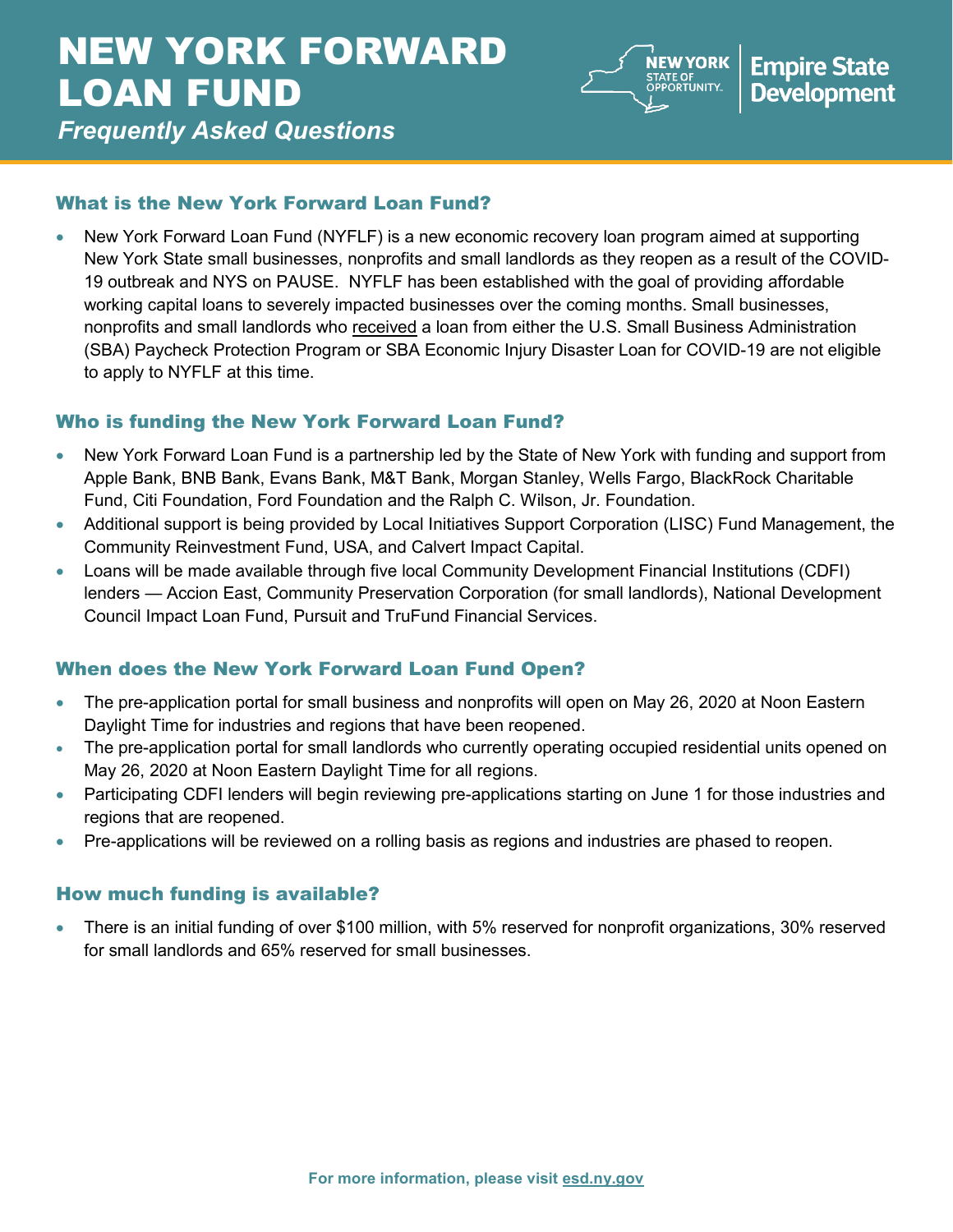#### What kinds of businesses does the New York Forward Loan Fund help?

- The fund is aimed at helping small businesses, nonprofits and small landlords in the State of New York, targeting businesses and nonprofits across every county and region of the state and nearly all industries.
- **Small Businesses:** To qualify, small businesses must employ 20 or fewer full-time equivalent (FTE) employees, have realized gross revenues of less than \$3 million per year and have suffered a direct economic hardship as a result of COVID-19 related social distancing policies and stay-at-home order that have materially impacted their operations.
- **Nonprofits:** To qualify, nonprofits must employ 20 or fewer full-time equivalent (FTE) employees, be a 501(c)(3) or faith-based organization providing direct services, have an annual operating budget of less than \$3 million per year and have suffered a direct economic hardship as a result of COVID-19 related social distancing policies and stay-at-home order that have materially impacted their operations.
- **Small Landlords:** To qualify, small landlords must own no more than 200 units, with no single property greater than 50 units. Properties must be located in a low or moderate (LMI) census tract or meet a rent test where property rents are affordable to tenants who are low or moderate income.

#### What are direct services?

- Direct services are a program or activity that works directly with an intended population. The term is used to distinguish such programs from those that seek to change conditions through advocacy or public education.
- Examples include but are not limited to daycare services, legal aid, food banks, soup kitchens, after school programs, senior services, educational programs, and clothing banks.

#### How do I know if my Industry/County/Region is eligible to reopen?

- Up-to-date information can be found at<https://forward.ny.gov/>
- Pre-applications for small businesses and nonprofits will be reviewed on a rolling basis as reopening  continues. If your business is not yet eligible to reopen (i.e., you are in a later phase), you are encouraged to prepare in advance and take advantage of application preparation resources available [here.](https://esd.ny.gov/nyforwardloans-info#organizations-available-to-assist) This will allow you to quickly submit your pre-application once it is announced that your industry and region is phased to reopen.
- Pre-applications for small landlord's eligible to apply open on May 26, 2020 at Noon Eastern Daylight Time for all regions. Additional information can be found at [HCR's website.](https://hcr.ny.gov/NYForwardLoan)

#### Where can I go to apply for the New York Forward Loan Fund?

Pre-applications opened on May 26, 2020 at Noon Eastern Daylight Time at [nyloanfund.com.](http://www.nyloanfund.com/)

#### What happens after I complete the online pre-application?

• After you have completed and submitted the online pre-application and are deemed eligible, you will be matched with a participating CDFI lender that will review your request and contact you to start the full loan application.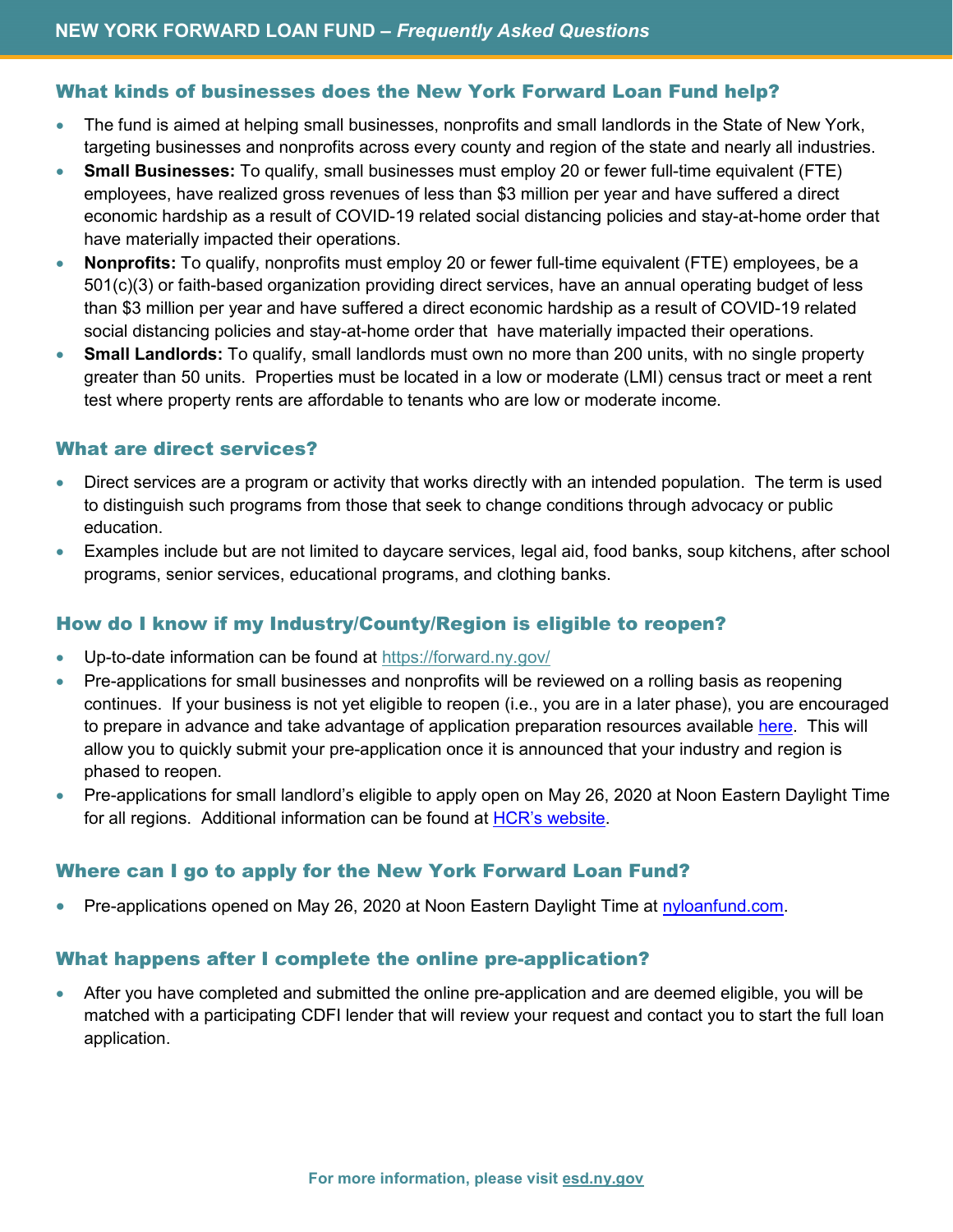#### What if I need help completing my small business loan application?

• There are many free resources, including Entrepreneurship Assistance Centers (EACs) and Small Business Development Centers (SBDCs). For more information [click here.](https://esd.ny.gov/nyforwardloans-info#organizations-available-to-assist)

#### Who from my business needs to complete the loan application?

• The online pre-application should be completed and submitted by the owner of the business with the largest ownership interest. Any owner with more than 20% ownership will also be required to attest to the information provided.

#### Who from my nonprofit needs to complete the loan application?

• The online pre-application should be completed and submitted by a member of the nonprofit's executive team.

#### How soon can I get my money once my loan is approved?

- The New York Forward Loan Fund knows that your funding needs are urgent. All applications are assessed on a case-by-case basis, with a target of 2-3 weeks from loan application to closing. To accelerate processing of your loan, please prepare the information required in advance.
- Small Business and Nonprofits: For help with the loan application and additional resources available to entrepreneurs please click [here.](https://esd.ny.gov/nyforwardloans-info#organizations-available-to-assist)
- Small Landlords: Please visit [HCR's website.](https://hcr.ny.gov/NYForwardLoan)

#### How much money can I borrow?

- **Small Businesses:** Small businesses can apply for a loan in the amount of the lesser of (a) \$100,000 or (b) up to 100% of average monthly revenues in any 3-month period from 2019 or first quarter of 2020.
- **Nonprofits:** Nonprofits can apply for a loan in the amount of the lesser of (a) \$100,000 or (b) up to 100% of average monthly expenses in any 3-month from 2019 or first quarter of 2020.
- **Small Landlords:** Small Landlords can apply for a loan in the amount the lesser of (a) \$100,000 or (b) projected reduction in 3-months' net operating income based on actual reductions in net operating income for the month of April or May 2020.

#### What are the terms of your loans?

- The New York Forward Loan Fund provides affordable loans up to \$100,000 payable over 5 years with interest only payments for the first 12 months.
- **The borrower may repay the loan early without a prepayment penalty.**
- The interest rate for small businesses and small landlords is 3% and for nonprofits it is 2%.

#### What are the interest rates?

• The fixed annual interest rate on the loan will be 3% for small businesses and small landlords or 2% for nonprofits.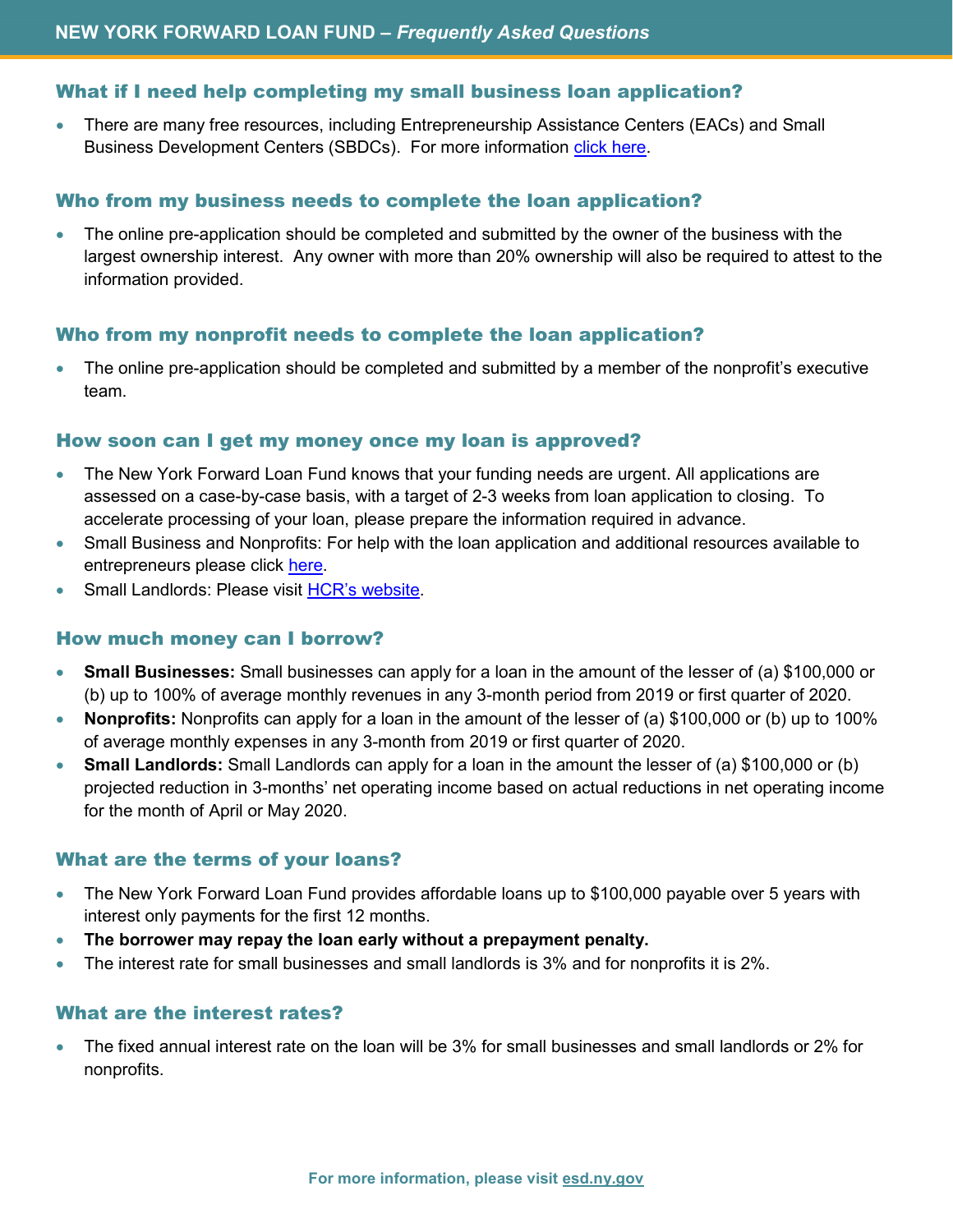#### What will monthly payments look like?

| <b>Example \$100,000 Loan Required Monthly Payments</b> |                      |                      |                               |
|---------------------------------------------------------|----------------------|----------------------|-------------------------------|
| Time                                                    | Monthly Payment @ 3% | Monthly Payment @ 2% | <b>Notes</b>                  |
| First 12 Months                                         | \$250.00             | \$166.67             | Interest Only                 |
| 13 - 60 Months                                          | \$2,213.43           | \$2,169.51           | <b>Principal and Interest</b> |
| <b>Example \$50,000 Loan Required Monthly Payments</b>  |                      |                      |                               |
| <b>Time</b>                                             | Monthly Payment @ 3% | Monthly Payment @ 2% | <b>Notes</b>                  |
| First 12 Months                                         | \$125.00             | \$83.33              | Interest Only                 |
| $13 - 60$ months                                        | \$1,106.72           | \$1,084.76           | <b>Principal and Interest</b> |
| <b>Example \$20,000 Loan Required Monthly Payments</b>  |                      |                      |                               |
| <b>Time</b>                                             | Monthly Payment @ 3% | Monthly Payment @ 2% | <b>Notes</b>                  |
| First 12 Months                                         | \$50.00              | \$33.33              | Interest Only                 |
| $13 - 60$ months                                        | \$442.69             | \$433.90             | <b>Principal and Interest</b> |

• Your monthly payments will vary based upon the amount of money you borrow.

\* Interest will be simple; Principal and interest monthly payments required based on a straight-line amortization assuming full repayment at 60 months. Calculations for illustrative purposes only.

#### What can I use my loan for?

- Proceeds are required to be used for working capital, inventory, marketing, refitting for new social distancing guidelines, operating and emergency maintenance, property taxes, utilities, rent, supplies, etc.
- Refinancing of an existing loan is not permitted.
- The loan applicant will be required to detail anticipated use of funds when they apply.

## What steps are you taking to help ensure this money is getting to businesses that need it the most?

• The New York Forward Loan Fund is specifically targeted at small businesses and organizations that were not able to receive a loan from either the U.S. Small Business Administration (SBA) Paycheck Protection Program (PPP) or SBA Economic Injury Disaster Loan (EIDL) for COVID-19 —with a focus on organizations that are typically underserved, underbanked or otherwise have difficulty accessing capital.

### What are the small business eligibility requirements for a loan from the New York

#### Forward Loan Fund?

- Eligible businesses must be a corporation, partnership, limited liability corporation, or sole proprietorship. Each business can only apply for one loan. They must also:
	- o Employ 20 or fewer full-time equivalent (FTE) employees;
	- o Have gross revenues of less than \$3 million per year;
	- o **Have not received a loan from either the U.S. Small Business Administration (SBA) Paycheck Protection Program (PPP) or an Economic Injury Disaster Loan (EIDL) for COVID-19 in 2020**;
	- o Have suffered a direct economic hardship as a result of COVID-19 related social distancing policies and stay-at-home order that have materially impacts their operations;
	- $\circ$  Been in business for at least 1 year as of the date of the application; and
	- o Be located in the State of New York.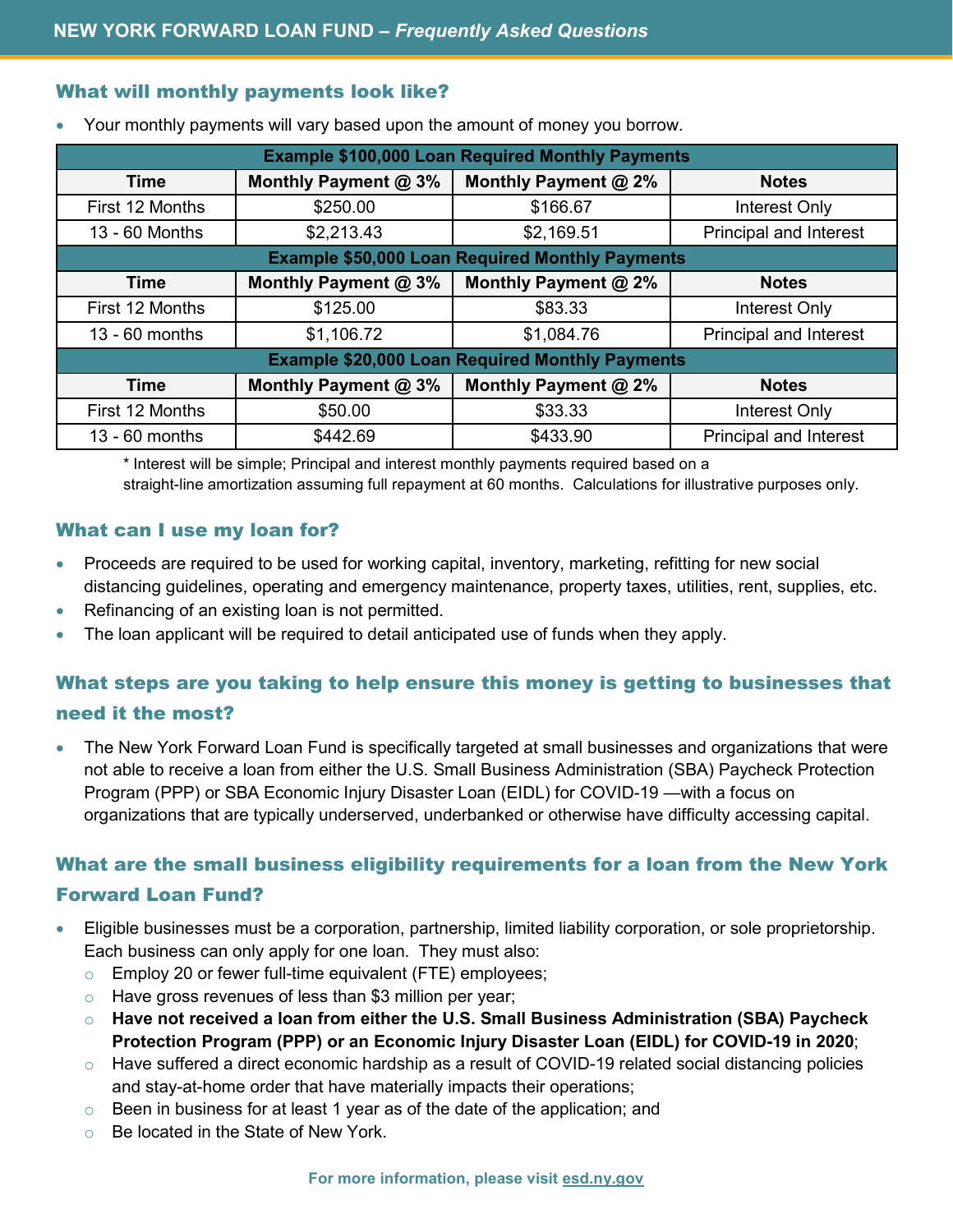## What are the nonprofit eligibility requirements for a loan from the New York Forward Loan Fund?

- Nonprofit must meet the following requirements:
	- $\circ$  Organized as 501(c)(3) or faith based organization (cannot be for support of religious worship or activities);
	- $\circ$  Employ 20 or fewer full-time equivalent (FTE) employees for nonprofit;
	- $\circ$  Provide direct services to New Yorkers for example daycare services, legal aid, food banks, soup kitchens, after school programs, senior services, educational programs, clothing banks;
	- $\circ$  Have an annual operating budget of less than \$3 million per year;
	- o **Have not received a loan from either the U.S. Small Business Administration (SBA) Paycheck Protection Program (PPP) or an Economic Injury Disaster Loan (EIDL) for COVID-19 in 2020**;
	- o Have suffered a direct economic hardship as a result of COVID-19 related social distancing policies and stay-at-home order that have materially impacted their operations;
	- $\circ$  Been in operation for at least 1 year as of the date of loan application; and
	- o Located in the State of New York.

#### Is everyone credit eligible? Who makes credit decisions?

• Participating lenders are responsible for making their own credit decisions. Due to a limited amount of funding and the high volume of requests expected, your business type, geography and industry may factor into your ability to receive a loan.

#### What are the property eligibility requirements for small landlords seeking loans?

- Small landlords must meet the following requirements:
	- $\circ$  Have no more than 200 units under ownership, and no single property greater than 50 units;
	- $\circ$  Properties must either be located in a low or moderate income (LMI) census tract or meet a rent test where property rents are affordable to tenants of low and moderate incomes;
	- $\circ$  Properties must have positive cash flow for a 12-month period prior to NY Forward loan request;
	- $\circ$  Properties must have an active forbearance agreement for their mortgage or proof that they have not missed a monthly debt service payment in the last 12 months, and/or no active mortgage;
	- $\circ$  Properties must be current on their property taxes through March 2020;
	- $\circ$  Property owners must attest that they will not evict COVID-impacted non-paying tenants;
	- $\circ$  Properties must be in good repair, with no major life and safety violations;
	- o **Have not received a loan from either the U.S. Small Business Administration (SBA) Paycheck Protection Program (PPP) or an Economic Injury Disaster Loan (EIDL) for COVID-19 in 2020**;
	- $\circ$  Have suffered a direct economic hardship as a result of COVID-19 related social distancing policies and stay-at-home order that have materially impacted their operations;
	- $\circ$  Been in business for at least 1 year as of the date of loan application; and
	- o Properties must be located in the State of New York.

#### Does my business need to be based in New York?

- Yes. The main office or headquarters for your business must be in New York State to qualify.
- The loans must be used to support only New York State operations.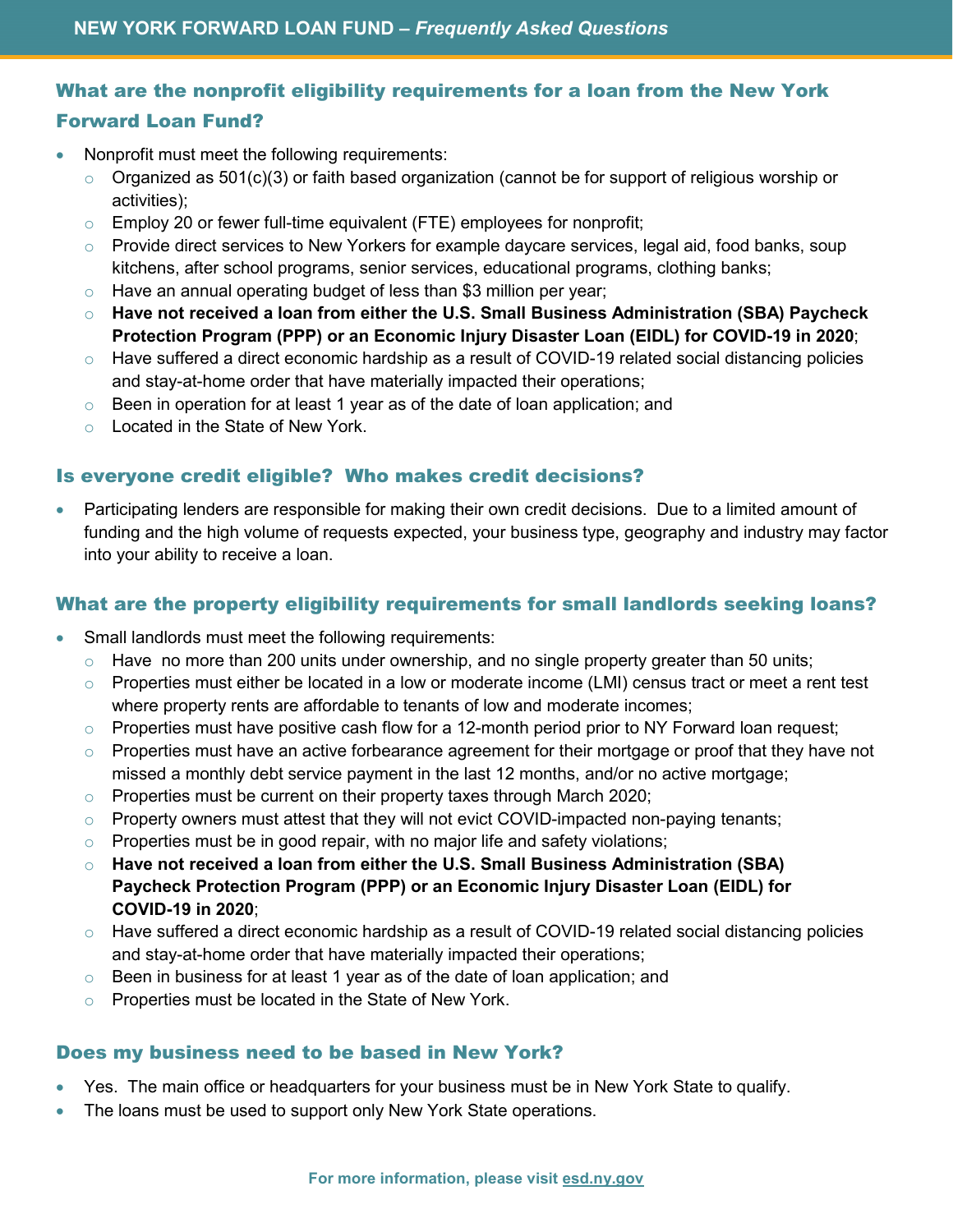## What information is required by a small business for a loan from the New York Forward Loan Fund?

- As part of the application, the loan applicant must provide the following documentation:
	- o Most recently filed tax returns, if available and required by the lender; if not available, internally generated financial statements or other documentation used to determine cash flows;
	- o Schedule of ownership (name, address, Social Security number, phone number, email, percentage ownership, photo ID for any owners with more than 20% ownership);
	- $\circ$  Executed Attestation Form (to be provided by lender);
	- o Brief description of COVID-19 impacts on jobs and revenues;
	- $\circ$  Evidence of legal formation of business entity (Articles of Incorporations and/or Bylaws); and
	- o Personal Credit Report (if applicable).
- A participating lender will reach out to the loan applicant to collect the required documentation, conduct any credit checks, and finalize the application review process.

## What information is required by a nonprofit for a loan from the New York Forward Loan Fund?

- As part of the application, the loan applicant must provide the following documentation:
	- $\circ$  Most recent audited or reviewed financial statements, as applicable, and most recent internal financial statements, if available;
	- o Most recently filed IRS Form 990;
	- o Proof of IRS nonprofit status;
	- o Evidence of legal formation of nonprofit entity (Articles of Incorporations and/or Bylaws);
	- o Executed Attestation Form (to be provided by lender);
	- $\circ$  Information of the nonprofit's executive team member signing (name, address, Social Security number, phone number, email, photo ID);
	- o Brief description of COVID-19 impacts on jobs and revenues; and
	- o Nonprofit board approval and resolution.
- A participating lender will reach out to the loan applicant to collect the required documentation, conduct any credit checks, and finalize the application review process.

## What information is required by a small landlord for a loan from the New York Forward Loan Fund?

- As part of the application, the loan applicant must provide the following documentation:
	- $\circ$  Most recently filed tax returns, if available and required by the lender;
	- 2019 Income and Expense statement;
	- o Property Rent Roll showing economic impact;
	- o Schedule of ownership (name, address, Social Security number, phone number, email, percentage ownership, photo ID for any owners with more than 20% ownership);
	- o Executed Attestation Form (to be provided by lender);
	- o Hardship Letter specifying COVID-19 impacts on jobs and revenues;
	- o Forbearance Disclosure Statement;
	- $\circ$  Evidence of legal formation of business entity (Articles of Incorporations and/or Bylaws); and
	- o Personal Credit Report (if applicable).
- A participating lender will reach out to the loan applicant to collect the required documentation, conduct any credit checks, and finalize the application review process.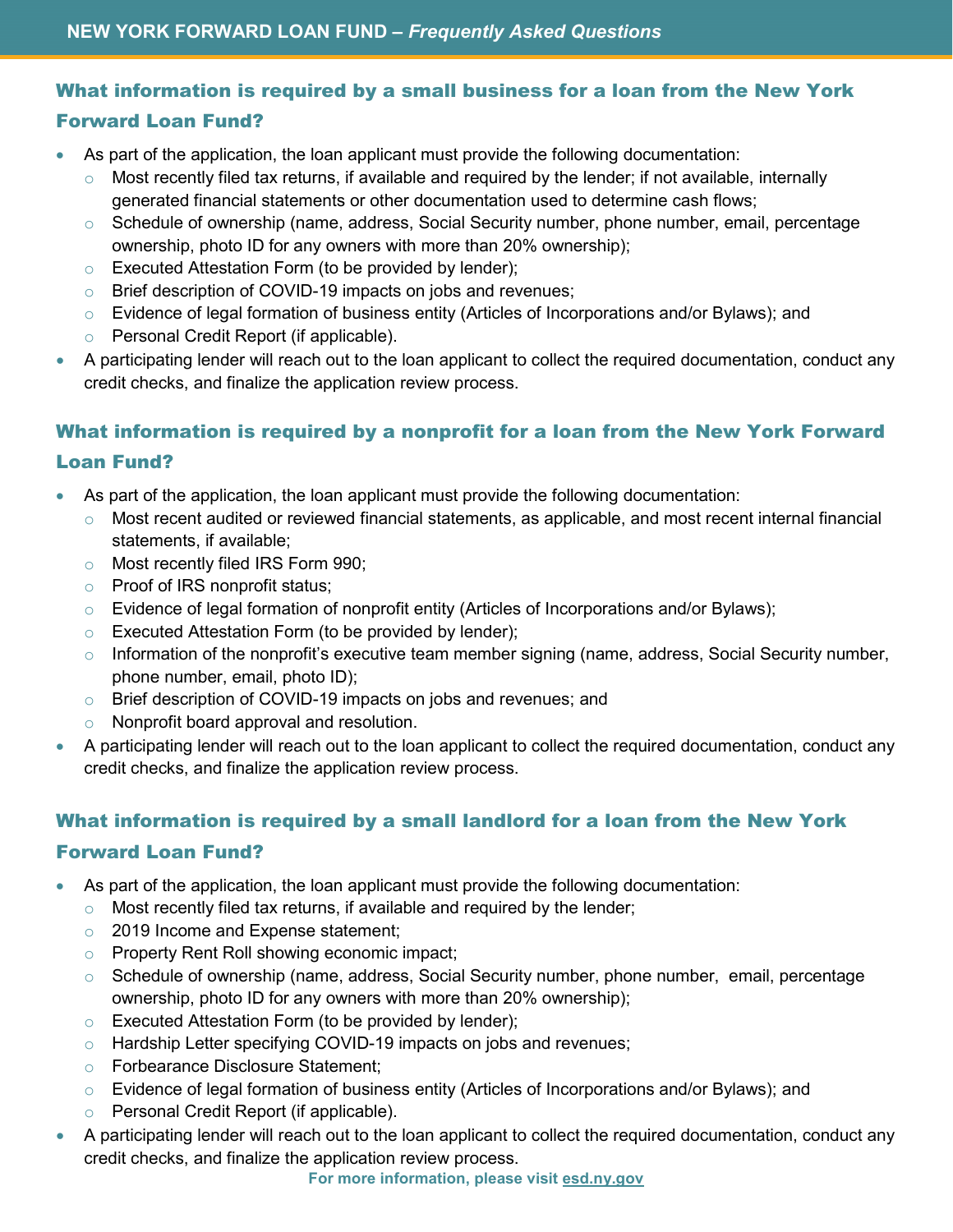#### What types of businesses are not eligible for a loan?

• The following businesses are not currently eligible for a loan from the Fund: corporate-owned franchises, not-for-profit social clubs, branch banks, pay day loan stores, pawn shops, astrology, palm reading, liquor stores, night clubs, adult bookstores, massage parlors, strip clubs, track waging facilities, trailer-storage yards, and marijuana dispensaries.

#### Do I need collateral for a New York Forward Loan Fund loan?

• No, you do not need collateral to receive a New York Forward Loan Fund loan.

#### How do I know my information is safe to submit through your website?

• The online loan process is highly secure. The NYFLF platform goes above and beyond to protect your sensitive information. The platform uses TDE (Transparent Data Encryption) in SQL (Structured Query Language), which means the data is encrypted at rest. It also encrypts the data between the app server and the database and uses TLS (Transport Layer Security), which protects communications on the internet, for form submissions. You can also be assured that none of your information will be sold.

#### What if I don't speak English? What languages are supported?

• The online pre-application form on this site can be completed in English, Spanish, French, Russian, Chinese and Korean. CDFI partners may offer in-house support in English and Spanish. The State is working with community leaders on identifying additional language resources. If you need help with completing the form in a language other than English or Spanish, please contact an Entrepreneurship Assistance Center. See the [Resources page](https://esd.ny.gov/nyforwardloans-info#organizations-available-to-assist) for more information.

#### How do I apply?

- To get started, please click here.
- The application portal will open on May 26, 2020 at Noon Eastern Daylight Time.

#### How do I contact the New York Forward Loan Fund team?

To contact the team please click [here](https://esd.ny.gov/content/submit-your-covid-19-related-business-questions-here) and under Topic Select "Business loan assistance".

#### Who are the participating lenders?

- The pre-application portal will open on May 26, 2020 at Noon Eastern Daylight Time.
- **Small Businesses:** Accion East, National Development Council Impact Loan Fund, Pursuit and TruFund Financial Services are accepting pre-applications for small businesses. Please click [here;](http://www.nyloanfund.com/)
- **Nonprofits:** National Development Council Impact Loan Fund and TruFund Financial Services are accepting pre-applications for nonprofits. Please click [here;](http://www.nyloanfund.com/) and
- **Small Landlords:** Community Preservation Corporation is accepting pre-applications for small landlords. Please click [here.](http://www.nyloanfund.com/)

#### Are there any application fees for New York Forward Loan Fund?

There are no applications fees for the program.